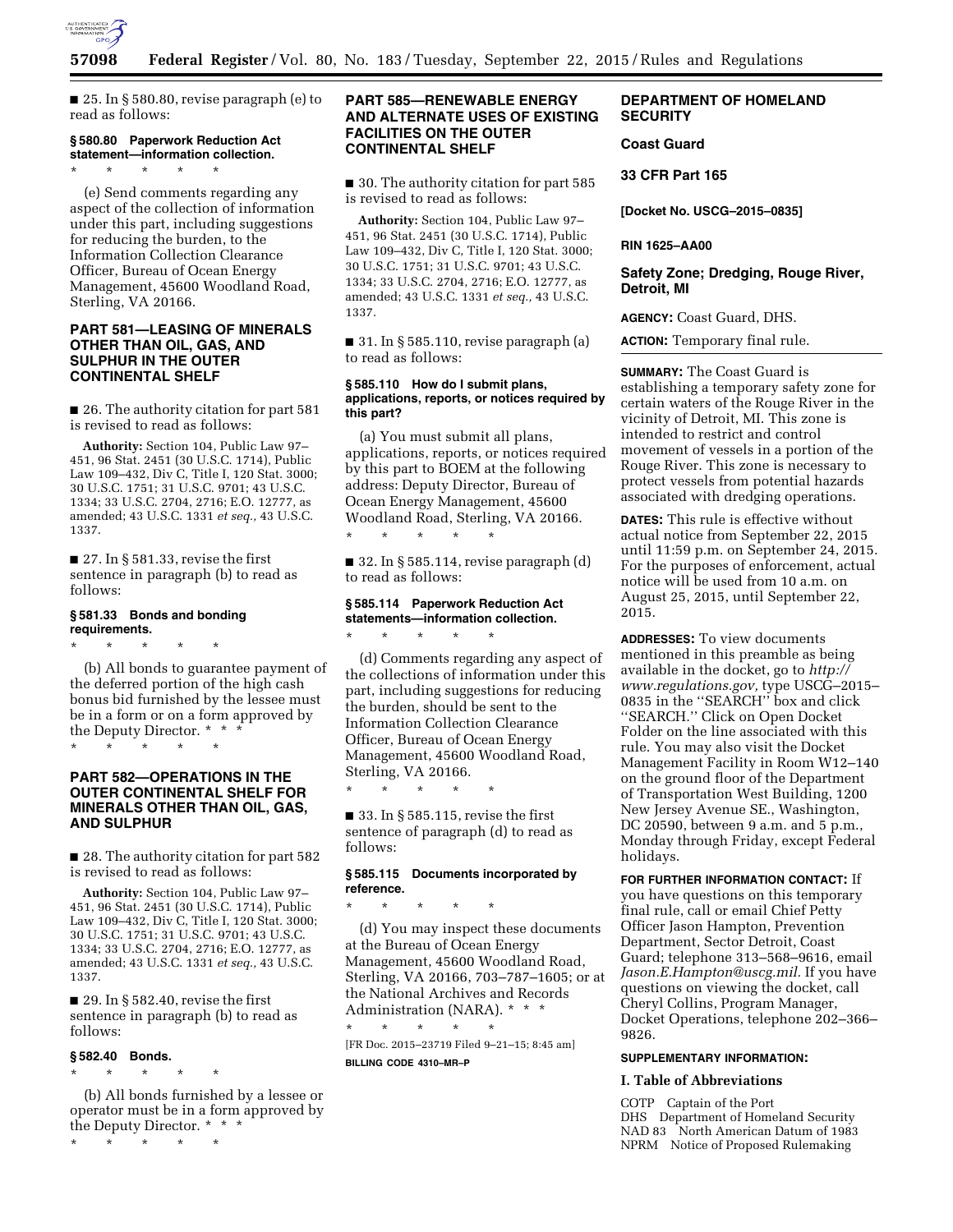## **II. Background Information and Regulatory History**

On August 23, a 300-yard section of retaining wall along the Carmeuse facility in River Rouge, MI collapsed, allowing an unknown amount of surface materials, including rock and soil to spill into the Rouge River. This material has created a hazard to navigation, by causing uncertain shifts in the channel depth, and creating a possible choke point in the river. The Army Corps of Engineer has conducted initial surveys and determined that dredging will be required to mitigate these hazards to vessel traffic.

#### **III. Legal Authority and Need for Rule**

The Coast Guard is issuing this rule under authority in 33 U.S.C. 1231, 33 CFR 1.05–1 and 160.5; and Department of Homeland Security Delegation No. 0170.1. The Captain of the Port Detroit (COTP) has determined that the spilled surface materials and dredging operations on the Rouge River pose a significant risk to public safety and property. Such hazards include potential collisions and groundings.

## **IV. Discussion of Rule**

This rule establishes a safety zone from 10 a.m. on August 25, 2015 until 11:59 p.m. on September 24, 2015. The safety zone will encompass all waters of the Rouge River, Detroit, MI from the West Jefferson Avenue Bridge at 42°16.85′ N., 083°07.72′ W., proceeding East approximately 400-yards to a point mid-river at 42°16.80′ N., 083°07.47′ W.

Entry into, transiting, or anchoring within the safety zone is prohibited unless authorized by the COTP or a designated representative. Vessel operators must contact the COTP or his on-scene representative to obtain permission to transit through this safety zone.

### **V. Regulatory Analyses**

We developed this rule after considering numerous statutes and executive orders related to rulemaking. Below we summarize our analyses based on these statutes and executive orders.

# *A. Regulatory Planning and Review*

This rule is not a significant regulatory action under section 3(f) of Executive Order 12866, Regulatory Planning and Review, as supplemented by Executive Order 13563, Improving Regulation and Regulatory Review, and does not require an assessment of potential costs and benefits under section 6(a)(3) of Order 12866 or under section 1 of Executive Order 13563. The Office of Management and Budget has not reviewed it under those Orders.

We conclude that this rule is not a significant regulatory action because we anticipate that it will have minimal impact on the economy, will not interfere with other agencies, will not adversely alter the budget of any grant or loan recipients, and will not raise any novel legal or policy issues. The safety zone created by this rule will be relatively small and enforced for a relatively short time. Under certain conditions, moreover, vessels may still transit through the safety zone when permitted by the COTP or his on-scene representative.

### *B. Impact on Small Entities*

As per the Regulatory Flexibility Act of 1980 (RFA), 5 U.S.C. 601–612, as amended, we have considered the potential impact of regulations on small entities during rulemaking. The Coast Guard certifies under 5 U.S.C. 605(b) that this rule will not have a significant economic impact on a substantial number of small entities.

This rule will affect the following entities, some of which might be small entities: The owners or operators of vessels intending to transit or anchor in this portion of the Rouge River near Detroit, MI from 10 a.m. August 25, 2015 until 11:59 p.m. September 24, 2015.

This safety zone will not have a significant economic impact on a substantial number of small entities for the reasons cited in the *Regulatory Planning and Review* section. Additionally, before the enforcement of the zone, the COTP would issue local Broadcast Notice to Mariners so vessel owners and operators can plan accordingly.

### *C. Assistance for Small Entities*

Under section 213(a) of the Small Business Regulatory Enforcement Fairness Act of 1996 (Pub. L. 104–121), we want to assist small entities in understanding this rule so that they can better evaluate its effects on them. If the rule would affect your small business, organization, or governmental jurisdiction and you have questions concerning its provisions or options for compliance, please contact the person listed in the **FOR FURTHER INFORMATION CONTACT** section.

Small businesses may send comments on the actions of Federal employees who enforce, or otherwise determine compliance with, Federal regulations to the Small Business and Agriculture Regulatory Enforcement Ombudsman and the Regional Small Business Regulatory Fairness Boards. The

Ombudsman evaluates these actions annually and rates each agency's responsiveness to small business. If you wish to comment on actions by employees of the Coast Guard, call 1– 888–REG–FAIR (1–888–734–3247). The Coast Guard will not retaliate against entities that question or complain about this rule or any policy or action of the Coast Guard.

## *D. Collection of Information*

This rule will not call for a new collection of information under the Paperwork Reduction Act of 1995 (44 U.S.C. 3501–3520).

## *E. Federalism*

A rule has implications for federalism under Executive Order 13132, Federalism, if it has a substantial direct effect on the States, on the relationship between the national government and the States, or on the distribution of power and responsibilities among the various levels of government. We have analyzed this rule under that order and determined that this rule does not have implications for federalism.

#### *F. Protest Activities*

The Coast Guard respects the First Amendment rights of protesters. Protesters are asked to contact the person listed in the **FOR FURTHER INFORMATION CONTACT** section to coordinate protest activities so that your message can be received without jeopardizing the safety or security of people, places, or vessels.

### *G. Unfunded Mandates Reform Act*

The Unfunded Mandates Reform Act of 1995 (2 U.S.C. 1531–1538) requires Federal agencies to assess the effects of their discretionary regulatory actions. In particular, the Act addresses actions that may result in the expenditure by a State, local, or tribal government, in the aggregate, or by the private sector of \$100,000,000 (adjusted for inflation) or more in any one year. Though this rule will not result in such expenditure, we do discuss the effects of this rule elsewhere in this preamble.

### *H. Taking of Private Property*

This rule will not cause a taking of private property or otherwise have taking implications under Executive Order 12630, Governmental Actions and Interference with Constitutionally Protected Property Rights.

#### *I. Civil Justice Reform*

This rule meets applicable standards in sections 3(a) and 3(b)(2) of Executive Order 12988, Civil Justice Reform, to